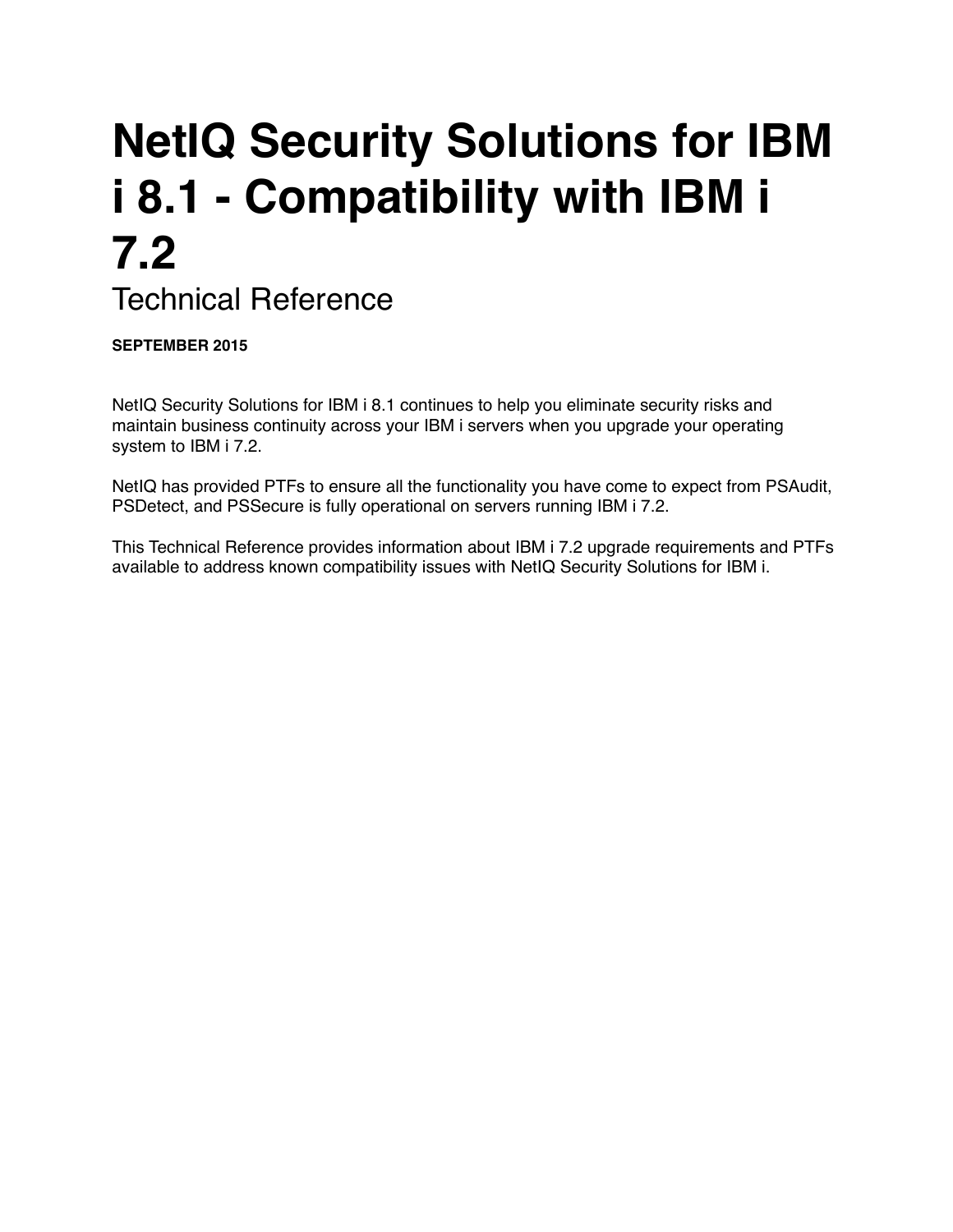#### **Legal Notice**

THIS DOCUMENT AND THE SOFTWARE DESCRIBED IN THIS DOCUMENT ARE FURNISHED UNDER AND ARE SUBJECT TO THE TERMS OF A LICENSE AGREEMENT OR A NON-DISCLOSURE AGREEMENT. EXCEPT AS EXPRESSLY SET FORTH IN SUCH LICENSE AGREEMENT OR NON-DISCLOSURE AGREEMENT, NETIQ CORPORATION PROVIDES THIS DOCUMENT AND THE SOFTWARE DESCRIBED IN THIS DOCUMENT "AS IS" WITHOUT WARRANTY OF ANY KIND, EITHER EXPRESS OR IMPLIED, INCLUDING, BUT NOT LIMITED TO, THE IMPLIED WARRANTIES OF MERCHANTABILITY OR FITNESS FOR A PARTICULAR PURPOSE. SOME STATES DO NOT ALLOW DISCLAIMERS OF EXPRESS OR IMPLIED WARRANTIES IN CERTAIN TRANSACTIONS; THEREFORE, THIS STATEMENT MAY NOT APPLY TO YOU.

For purposes of clarity, any module, adapter or other similar material ("Module") is licensed under the terms and conditions of the End User License Agreement for the applicable version of the NetIQ product or software to which it relates or interoperates with, and by accessing, copying or using a Module you agree to be bound by such terms. If you do not agree to the terms of the End User License Agreement you are not authorized to use, access or copy a Module and you must destroy all copies of the Module and contact NetIQ for further instructions.

This document and the software described in this document may not be lent, sold, or given away without the prior written permission of NetIQ Corporation, except as otherwise permitted by law. Except as expressly set forth in such license agreement or nondisclosure agreement, no part of this document or the software described in this document may be reproduced, stored in a retrieval system, or transmitted in any form or by any means, electronic, mechanical, or otherwise, without the prior written consent of NetIQ Corporation. Some companies, names, and data in this document are used for illustration purposes and may not represent real companies, individuals, or data.

This document could include technical inaccuracies or typographical errors. Changes are periodically made to the information herein. These changes may be incorporated in new editions of this document. NetIQ Corporation may make improvements in or changes to the software described in this document at any time.

U.S. Government Restricted Rights: If the software and documentation are being acquired by or on behalf of the U.S. Government or by a U.S. Government prime contractor or subcontractor (at any tier), in accordance with 48 C.F.R. 227.7202-4 (for Department of Defense (DOD) acquisitions) and 48 C.F.R. 2.101 and 12.212 (for non-DOD acquisitions), the government's rights in the software and documentation, including its rights to use, modify, reproduce, release, perform, display or disclose the software or documentation, will be subject in all respects to the commercial license rights and restrictions provided in the license agreement.

#### **© 2015 NetIQ Corporation. All Rights Reserved.**

For information about NetIQ trademarks, see [https://www.netiq.com/company/legal/.](https://www.netiq.com/company/legal/)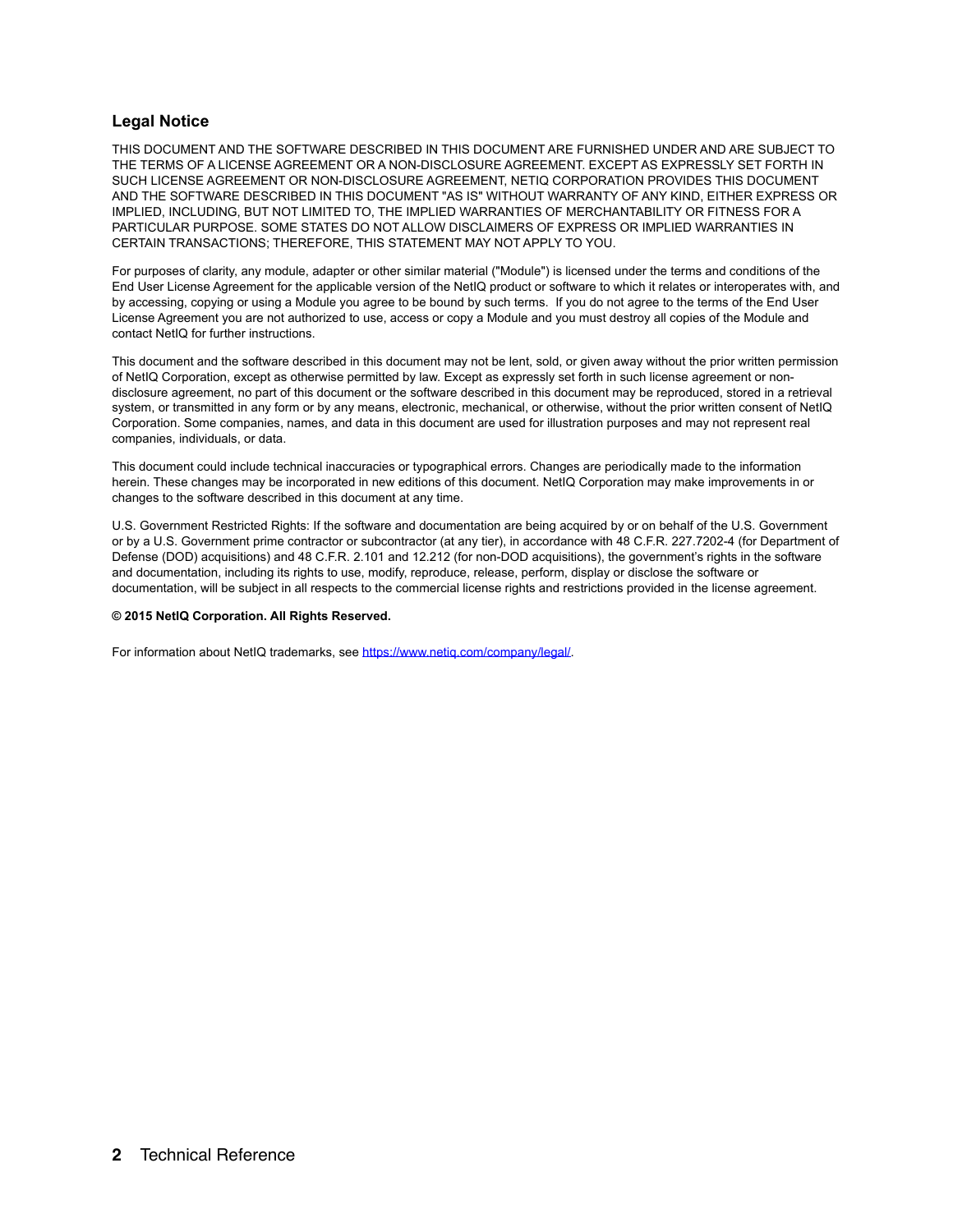# Planning Your IBM i 7.2 Upgrade

This section addresses issues to consider and provides steps to follow before upgrading your operating system to IBM i 7.2 on systems running NetIQ Security Solutions for IBM i 8.1.

# **Upgrade Checklist**

Review the following checklist items before upgrading to IBM i 7.2.

#### NetIQ Sentinel Agent Manager (SAM) Processing Issues

If you use NetIQ Sentinel Agent Manager (SAM) for IBM i to collect IBM i logs, consider upgrading to IBM i 7.2 when you have no batch processes scheduled. The upgrade process can generate a large volume of journal entries in the QAUDJRN, depending on the journal settings. Processing these journal entries will require additional time and can severely affect jobs in SAM and the PSAudit System Auditing and Reporting (SAR) function.

# Permanently Apply PTFs

Before upgrading your operating system to IBM i 7.2, you must permanently apply all currently applied NetIQ Security Solutions for IBM i PTFs.

#### **TO PERMANENTLY APPLY PTFS:**

- 1. Type the following command on the IBM i command line. APYPTF LICPGM(1PSA001) RLS(V8R1M0) SELECT(\*ALL) APY(\*PERM) DELAYED(\*NO) **Note** You can run the command interactively. It is not necessary to perform an IPL after applying the NetIQ PTFs.
- 2. Press **Enter**.
- 3. Repeat Steps **1** and **2** for licensed programs 1PSC001, 1PSD001, 1PSI001, and 1PSS001.

#### Checklist Items

- 1. *If you use NetIQ Sentinel Agent Manager to audit IBM i log data,* determine the best time to perform the upgrade. For more information, see "NetIQ Sentinel Agent Manager (SAM) Processing Issues" above.
- **2. Review the known issues described in "Known IBM i 7.2 Compatibility Issues" below.**
- 3. Permanently apply all currently applied NetIQ Security Solutions for IBM i PTFs for all licensed programs: 1PSA001, 1PSC001, 1PSD001, 1PSI001, and 1PSS001. For instructions, see "Permanently Apply PTFs" above.
- 4. *If you are using PSSecure Profile and Password Management to monitor inactive user profiles,* remove the Q\* exclusion from the User Profile Management feature and hold the PSPROFILE scheduled job. For more details and instructions, see "Remove the  $Q^*$ Exclusion" below.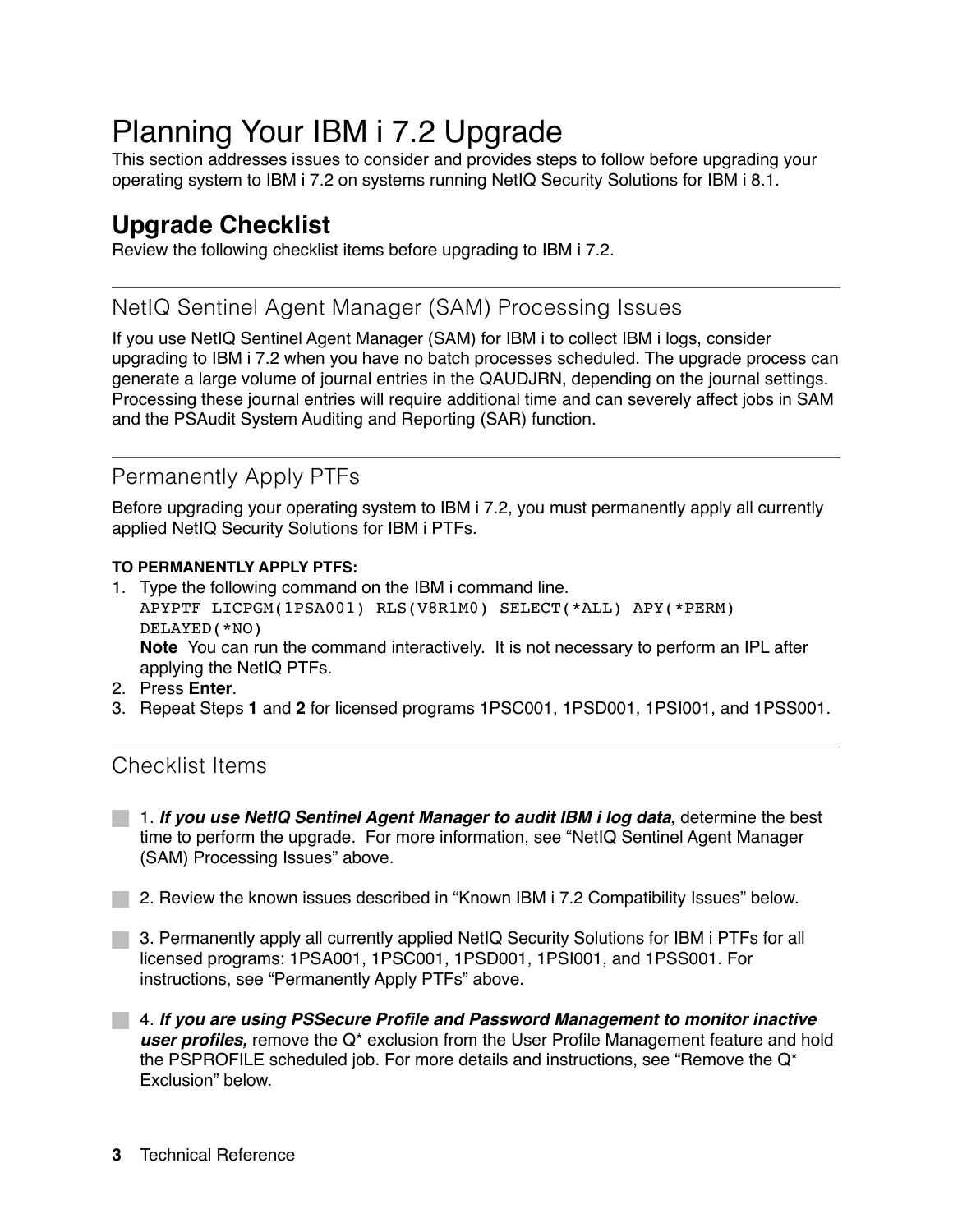5. *After upgrading to IBM i 7.2,* re-add the Q\* exclusion to the User Profile Management feature and start the PSPROFILE scheduled job. For instructions, see "Re-Add the Q\* Exclusion" below.

#### Remove the Q\* Exclusion

The upgrade to IBM i 7.2 can remove and replace one of the IBM "Q" profiles. If you are using PSSecure Profile and Password Management (PPM) to monitor inactive user profiles, you must remove the Q\* exclusion from the PPM User Profile Management function. You must also hold the PSPROFILE scheduled job.

#### **TO REMOVE THE Q\* EXCLUSION FROM PPM:**

- 1. On the command line, type WRKJOBSCDE, and then press **Enter**.
- 2. **If the PSPROFILE job is scheduled,** put it on hold.
- 3. From the NetIQ Product Access Menu, type 2 (PSSecure), and then press **Enter**.
- 4. Type 2 (Profile and Password Management), and then press **Enter**.
- 5. Type 1 (General Options Menu), and then press **Enter**.
- 6. Type 17 (User Profile Exclusions), and then press **Enter**.
- 7. Remove the entry for Q\*.

#### Re-Add the Q\* Exclusion

After you upgrade to IBM i 7.2, you must re-add the  $Q^*$  exclusion to the PPM User Profile Management function and release the PSPROFILE scheduled job. For more information, see "Remove the Q\* Exclusion" above.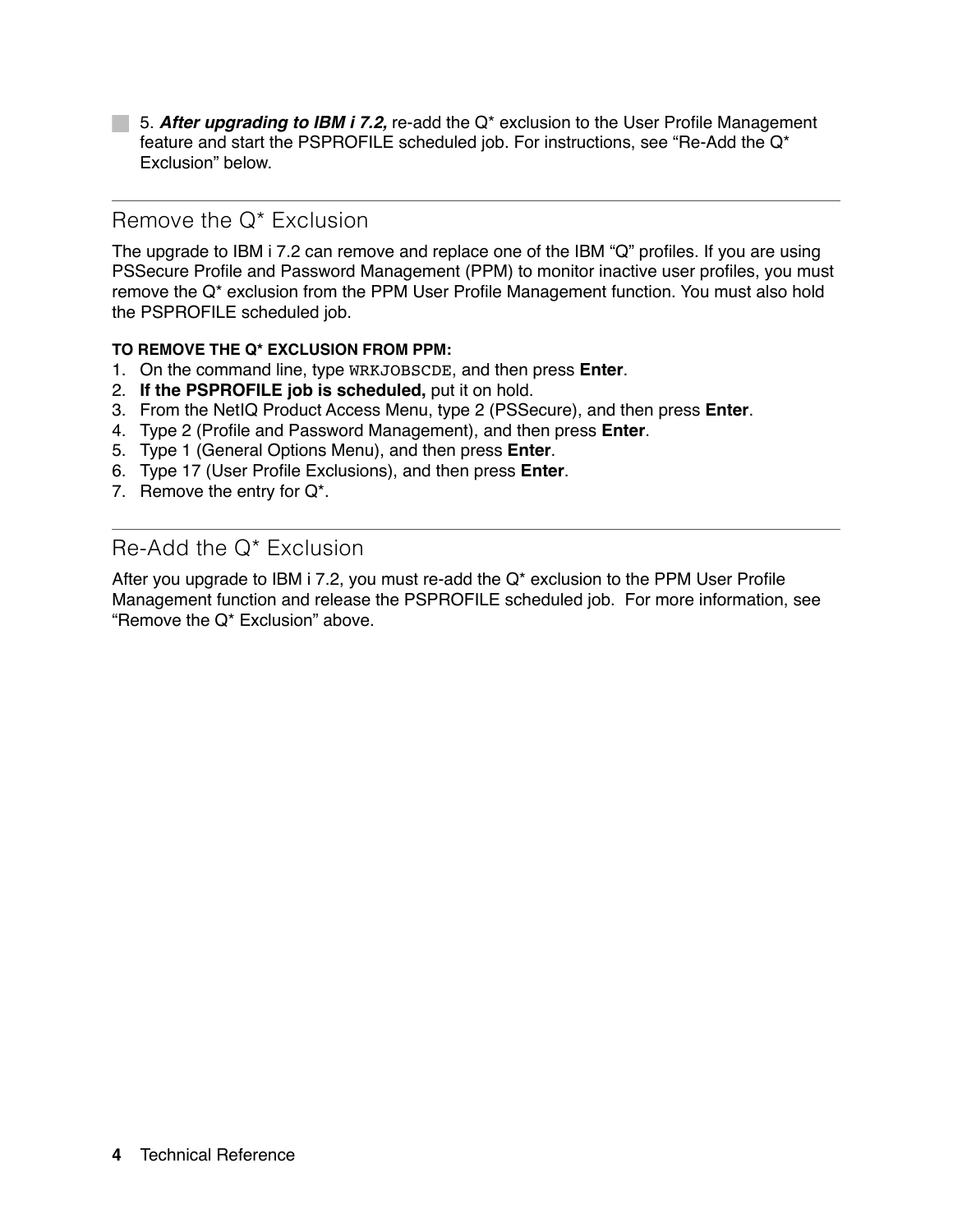# Known IBM i 7.2 Compatibility Issues

NetIQ Corporation strives to ensure our products provide quality solutions for your security needs. We have tested all NetIQ Security Solutions for IBM i products on systems running IBM i 7.2. This section describes known issues found during compatibility testing and any available PTFs for remediation.

# **Licensing**

Purchase and Demo Screen Returns Incorrect OS Version

PTF 1C04064 resolves an issue where the wrong operating system version is displayed on the Purchase and Demo Screen.

#### **TO ACCESS THE PURCHASE AND DEMO SCREEN FROM THE IBM I COMMAND LINE:**

- 1. Type PSMENU, and then press **Enter**.
- 2. Type 80 (Enter access codes), and then press **Enter**.

# **PSAudit - System Auditing and Reporting (SAR)**

### SQL/QRY Monitor Stops Collecting Data

PTF 1A04014 resolves an issue where data is fully or partially missing from the SQL/QRY Audit Report after an OS upgrade or after a Technology Refresh (TR) is applied.

### Object Authority by Object Report Ends Abnormally

PTF 1A04013 resolves an issue where the Object Authority by Object report fails when run for a large number of objects. The following message is shown in the job log: "Job message queue for &3/&2/&1 cannot be extended. Job ended."

#### Object Authority by User Report Ends Abnormally

PTF 1A04013 resolves an issue where the Object Authority by User report fails when run for a large number of objects. The following message is shown in the job log: "Job message queue for &3/&2/&1 cannot be extended. Job ended."

# **PSAudit - Data Auditing and Reporting (DAR)**

#### View Data Failure

PTF 1A04012 resolves an issue where the View Data (Option 5) option fails.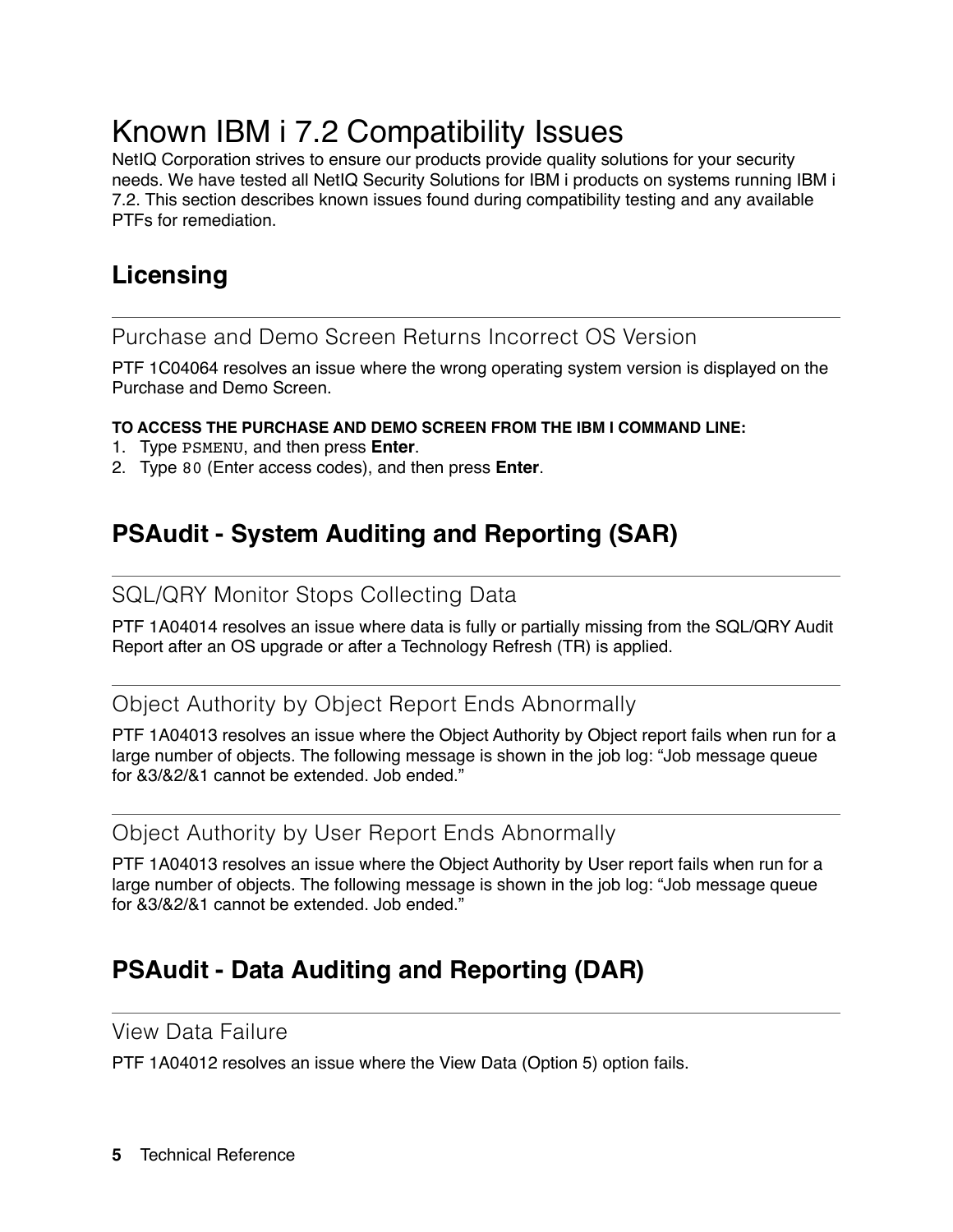# **PSSecure - Object Authority Management (OAM)**

### Generate Authority File Failure

PTF 1A04013 resolves an issue where the job submitted through Option 20 (Generate Authority File) of the OAM main menu fails when run for a large number of objects. The following message is shown in the job log: "Job message queue for &3/&2/&1 cannot be extended. Job ended."

### Non-Comp Report/Force Compliance (STROAMAPI) Failure

PTF 1S04007 resolves an issue where the STROAMAPI command fails when run for a large number of objects. The following message is shown in the job log: "Job message queue for &3/ &2/&1 cannot be extended. Job ended."

The STROAMAPI command can be accessed through the command line or through the Non-Comp Report/Force Compliance option (Option 10) of the OAM main menu.

# **PSSecure - Profile and Password Management (PPM)**

### Cannot Support New User Profile Parameters

IBM i 7.2 introduced the new user profile parameter: "Maximum allowed storage large" (MAXSTGLRG). Change and create user profile functions within the following NetIQ product components do not support this new parameter:

- PSSecure Profile and Password Management (PPM)
- Secure Configuration Manager (SCM) Profiles object
- Sentinel Agent Manager for IBM i

Note that these NetIQ product components also do not support the following user profile parameters:

- Character identifier control (CHRIDCTL)
- Locale job attributes (SETOBJATR)
- Locale (LOCALE)
- EIM association (EIMASSOC)
- User expiration date (USREXPDATE)
- User expiration interval (USREXPITV)
- Block password change (PWDCHGBLK)
- Local password management (LCLPWDMGT)

Cannot Support New Permissible Values for Limited Device Sessions

PTF 1S04008 adds support for new permissible values (1-9) for the Limited Device Sessions (LMTDEVSSN) user profile parameter in the Profile Templates feature.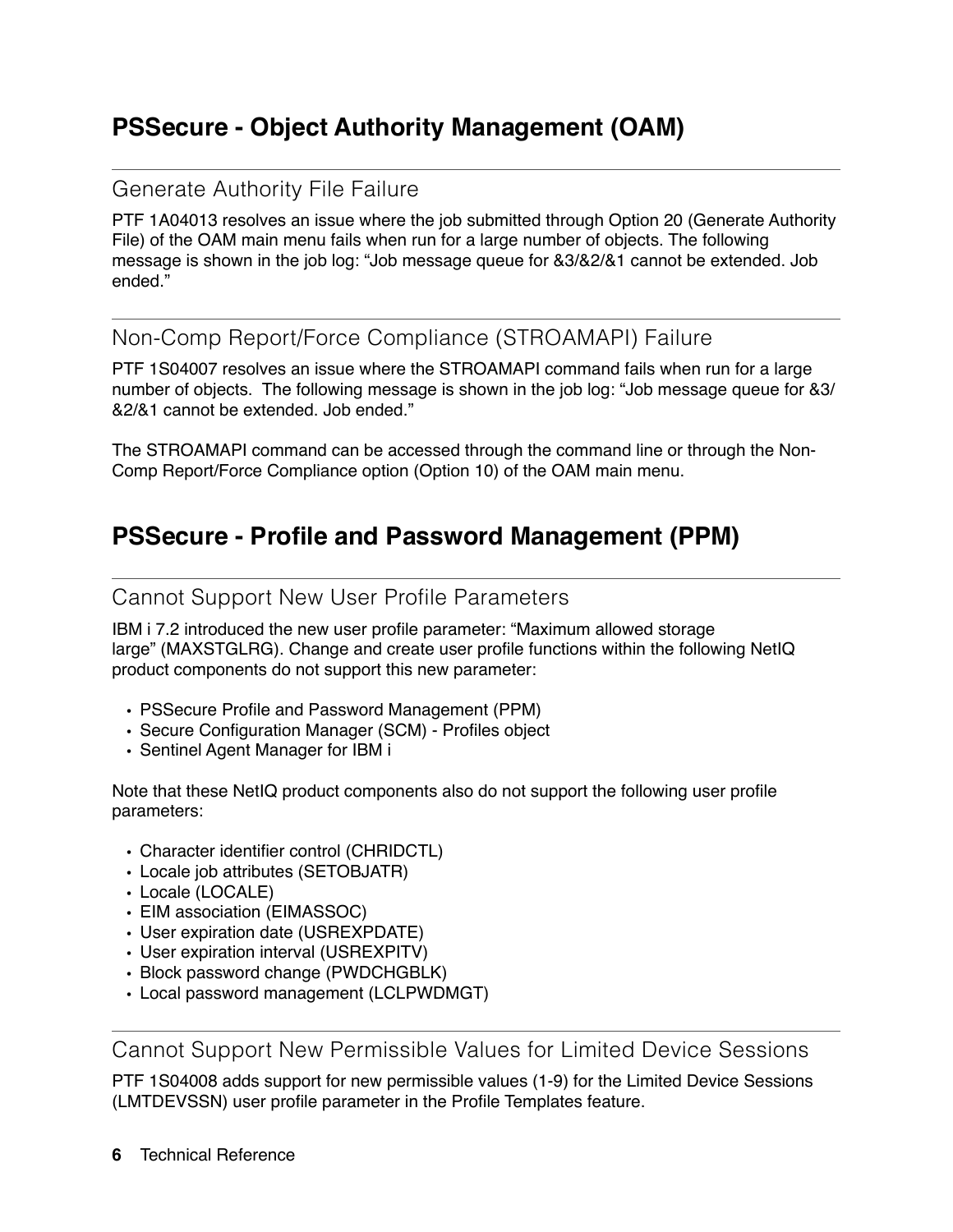# **PSDetect - QuickStart Configuration Wizard**

#### Email Support Configuration Failure

PTF 1C04063 resolves an issue where the PSDetect QuickStart Configuration Wizard fails when attempting to configure email support.

## QAUDCTL Incorrect Alert Filter Creation

PTF 1C04063 resolves an issue where an incorrect message ID is added when creating an alert filter to monitor for changes to QAUDCTL. The correct message ID, CPF180F, is now used.

SM/IM Alerts Created with Incorrect User Name

PTF 1C04063 resolves an issue where SM/IM alerts are created with the wrong user name parameter.

# **Operations Navigator Plug-in for RRM**

#### No Longer Supported

You cannot install the Operations Navigator Plug-in for Remote Request Management (RRM) on any systems running an IBM i 6.1, 7.1, or 7.2 Navigator client.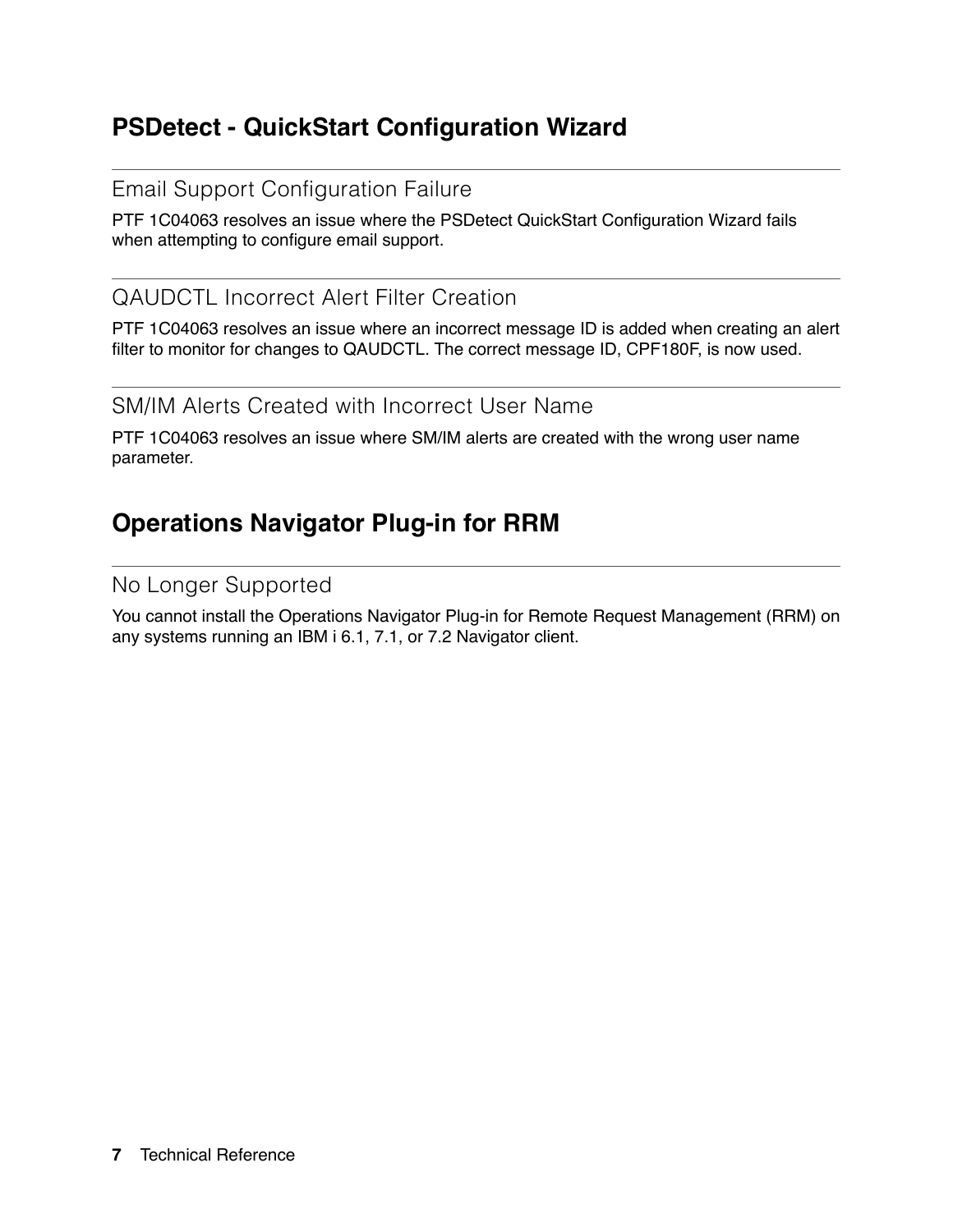# Previous Operating System Version Compatibility

NetIQ Security Solutions for IBM i 8.1 continues to support the following IBM operating system features provided in previous operating system releases.

# **Password Level Support**

You can control password values and restrictions on your iSeries server by setting the password level system value QPWDLVL. The password level defines the maximum number of characters used in a password, as well as how your iSeries passwords affect communication with other systems in a network.

NetIQ Security Solutions for iSeries 8.1 components support password level 0, which uses the following standards:

- **•** Allows a password length of 10 characters or less
- **•** Restricts passwords from beginning with a numeric character or underscore
- Supports conversion to uppercase EBCDIC characters, including A through Z, 0 through 9,  $\omega$ ,  $\#$ ,  $\Box$ , and \$

The following sections describe how setting password levels 1, 2, and 3 affect NetIQ Security Solutions for iSeries components.

#### PSSecure Profile and Password Management

Profile and Password Management (PPM) helps you manage user profiles and control users' passwords on iSeries servers when QPWDLVL is set to 0 or 1. Except for specific User Profile Management (UPM) functions, PPM does not support password levels higher than 1.

Setting QPWDLVL to 2 or 3 causes the following limitations:

- **•** Users cannot access all menu options.
- **•** PPM does not send password expiration warning messages.
- **•** PPM redirects users to the IBM Change Password screen when they enter an expired password.
- **•** Users cannot synchronize profiles and passwords.

The PSPROFILE job allows you to automatically disable, delete, and archive inactive user profiles on your system. PSPROFILE job and other UPM functions will work at password level 2 and 3.

### PSAudit System Auditing and Reporting

System Auditing and Reporting (SAR) Profiles with Weak Passwords and 10 Point Security Check-up reports provide an analysis of the user profile passwords used in your environment. Running these reports regularly helps identify passwords that are not compliant with your company's password policy.

SAR provides the following support for operating system password levels.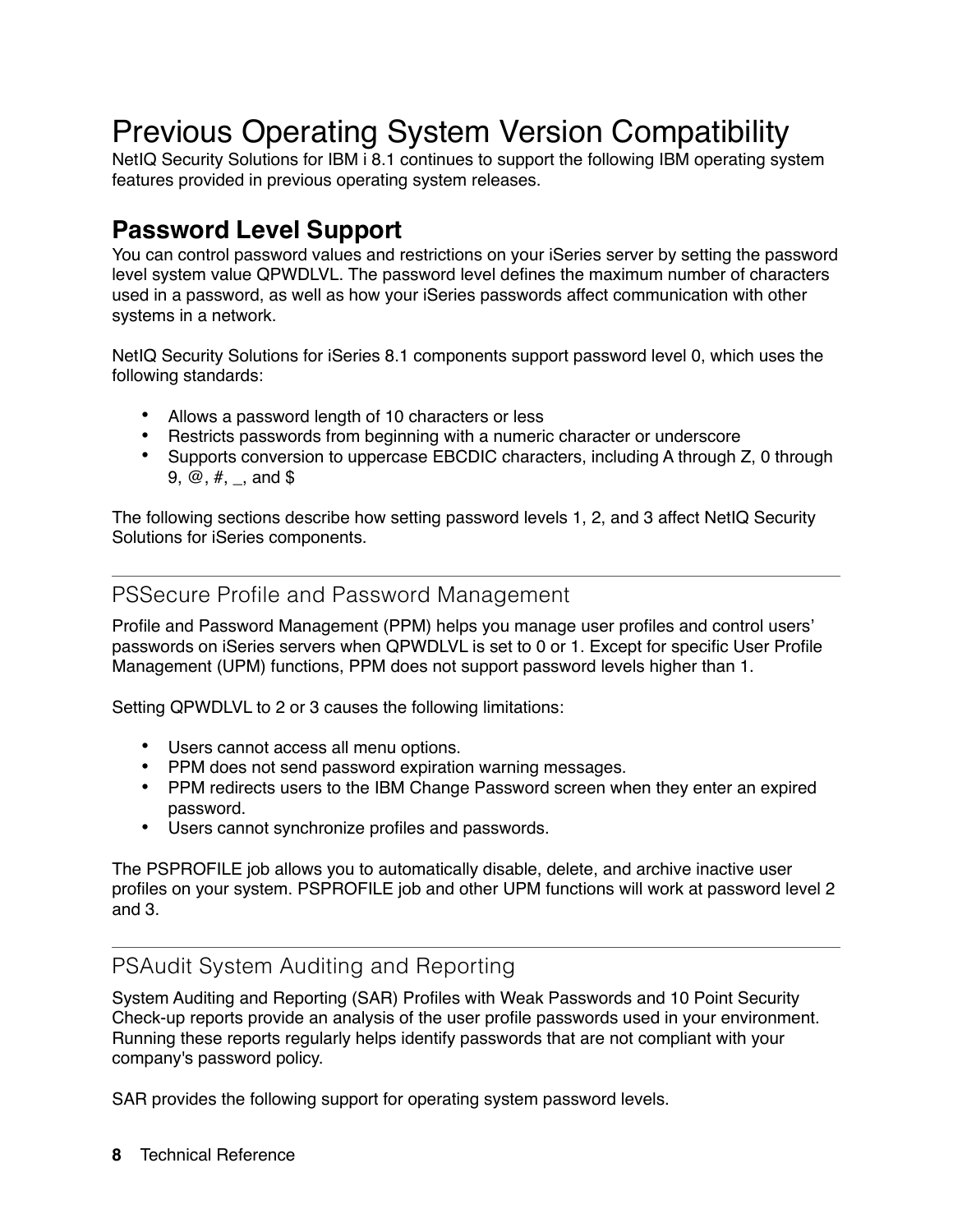| <b>QPWDLVL</b><br><b>Setting</b> | <b>SAR Support</b>                                                                                                                                                                                   |
|----------------------------------|------------------------------------------------------------------------------------------------------------------------------------------------------------------------------------------------------|
| $\theta$                         | The Profiles with Weak Passwords and 10 Point Security Check-up reports identify weak passwords.                                                                                                     |
|                                  | The Profiles with Weak Passwords report does not provide user profile information and the 10 Point<br>Security Check-up report provides the password level setting instead of a pass or fail rating. |
|                                  | You can use the Profiles with Weak Passwords and 10 Point Security Check-up reports only if your<br>passwords meet the standard used in password level 0.                                            |
| 3                                | The Profiles with Weak Passwords report does not provide user profile information and the 10 Point<br>Security Check-up report provides the password level setting instead of a pass or fail rating. |

#### PSPasswordManager

PSPasswordManager checks for compliance with existing operating system password composition rules.

PSPasswordManager also uses a customizable pre-defined word list beyond operating system native capabilities to enforce the use of well-constructed passwords.

PSPasswordManager provides the following support for operating system password levels.

# **Using NetIQ Security Solutions for iSeries 8.1 with Multiple IASPs**

Independent Auxiliary Storage Pools (IASPs) are physical collections of disks that are independent from the rest of the storage on a system. Since each IASP contains all the necessary system information associated with the data it contains, you can take an IASP offline, bring it online without an IPL, or switch it between systems while the system is active. Most NetIQ Security Solutions for iSeries components reference only objects located in the Base System ASP. However, you can configure some components to reference objects located in any IASP by issuing the SETASPGRP command or specifying an IASP through the job description.

The following sections describe how multiple IASPs affect each NetIQ Security Solutions for iSeries component.

#### PSAudit System Auditing and Reporting

You can analyze security risks, ensure policy compliance, and secure your IASPs using Secure Configuration Manager task reports. These task reports provide the name of the IASP from which NetIQ Security Solutions for iSeries gathered QAUDJRN log data. You can also run these IASP reports through iSeries terminal emulation using the PSRUNRPT command.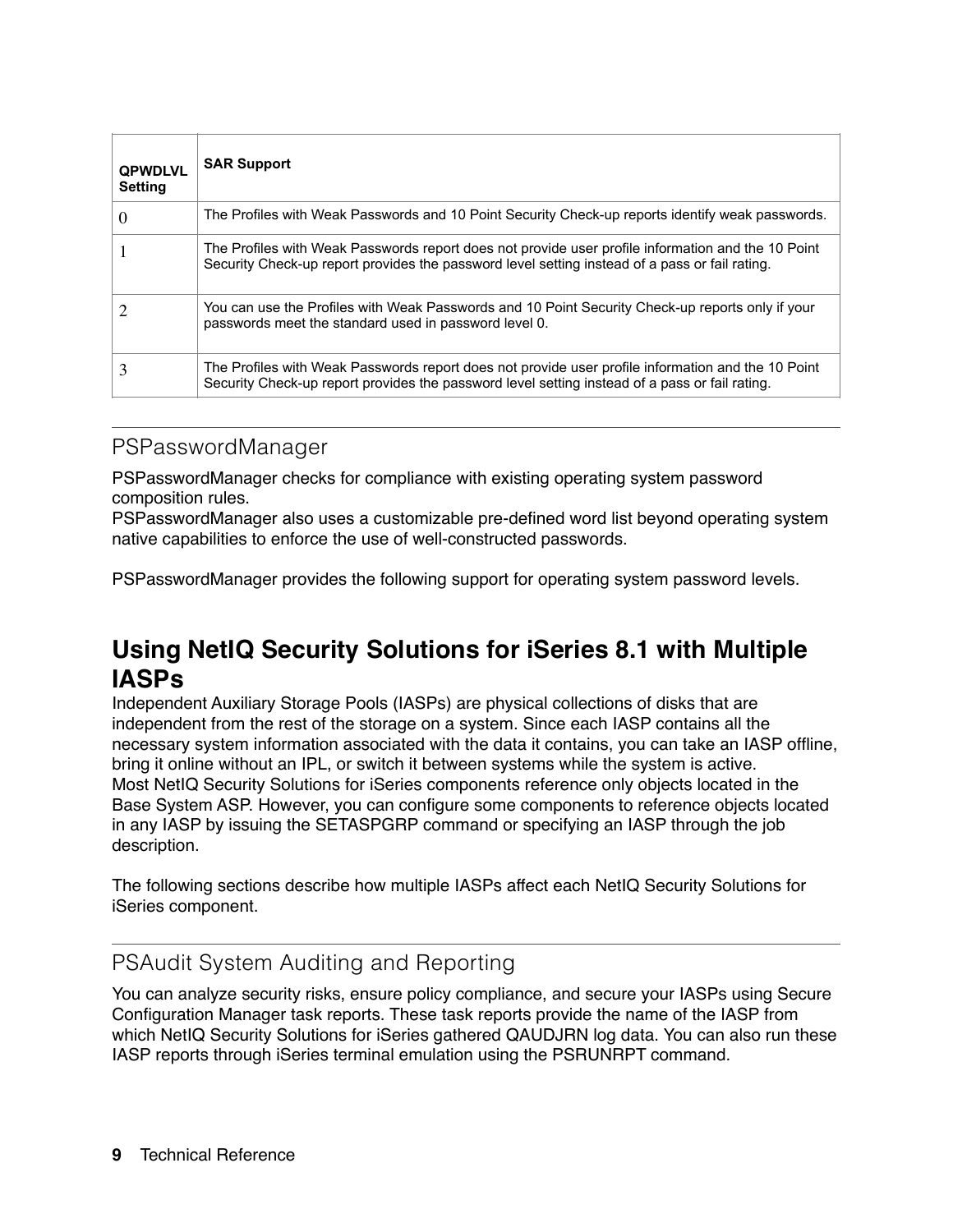For more information about IASP support, see the *NetIQ Security Solutions for iSeries Installation Guide*.

### PSAudit Data Auditing and Reporting

Data Auditing and Reporting (DAR) can audit files across multiple IASPs and provide the ASP group name for a file in the heading of the File Accessed and Changed Data reports. To use DAR to track changes made to a file that exists in libraries located in multiple IASPs, the files must have identical layouts. For example, if MYLIB/MYFILE exists in both the Base System ASP and MYASP IASP, these two files must have identical layouts. DAR can audit and run reports for both files.

Before adding a file located in an IASP to DAR or producing a DAR report, specify the appropriate IASP by either issuing the SETASPGRP command or specifying the IASP in the job description. For more information about changing a job description, see the IBM documentation.

#### **TO ADD A FILE IN AN IASP TO DAR:**

- 1. Specify the IASP for the current job by typing the following command. SETASPGRP ASPGRP(IASPNAME)
	- where IASPNAME is the name of the IASP where the file is located.
- 2. Press **Enter**.
- 3. Access the Work with Files screen by executing the following option string starting at the NetIQ Product Access Menu:
	- **Opt** 1 **(PSAudit)** > 3 **(Data Auditing and Reporting)**
- 4. Press **F6** to access the **Add Files to be Journaled** window.
- 5. Specify the name of the file you want to monitor, and then press **Tab**.
- 6. Specify the name of the library where the file is located, and then press **Enter**.

#### PSSecure Remote Request Management

RRM assumes objects are located in the Base System ASP unless the remote transaction fully qualifies an object in IFS notation. If you are using RRM to secure your server at the object level, all remote transactions must provide explicit object paths.

When remote transactions fully qualify an object located in IASP, RRM correctly collects and secures the object.

The following procedure describes how to perform an FTP transfer of a fully qualified object in the example MYASP IASP.

#### **TO RETRIEVE MYLIB/MYFILE FROM MYASP IASP:**

- 1. From a PC DOS window, type FTP system\_ip, and then press **Enter**.
- 2. Enter your iSeries user name and press **Enter**.
- 3. Enter your iSeries password, and then press **Enter**.
- 4. Type binary, and then press **Enter**.
- 5. Type quote site namefmt 1, and then press **Enter**.
- 6. Type the following command:

```
 get /MYASP/QSYS.LIB/MYLIB.LIB/MYFILE.FILE/MYFILE.MBR C:\MYFILE.MBR
```
- 7. Press **Enter**.
- **10** Technical Reference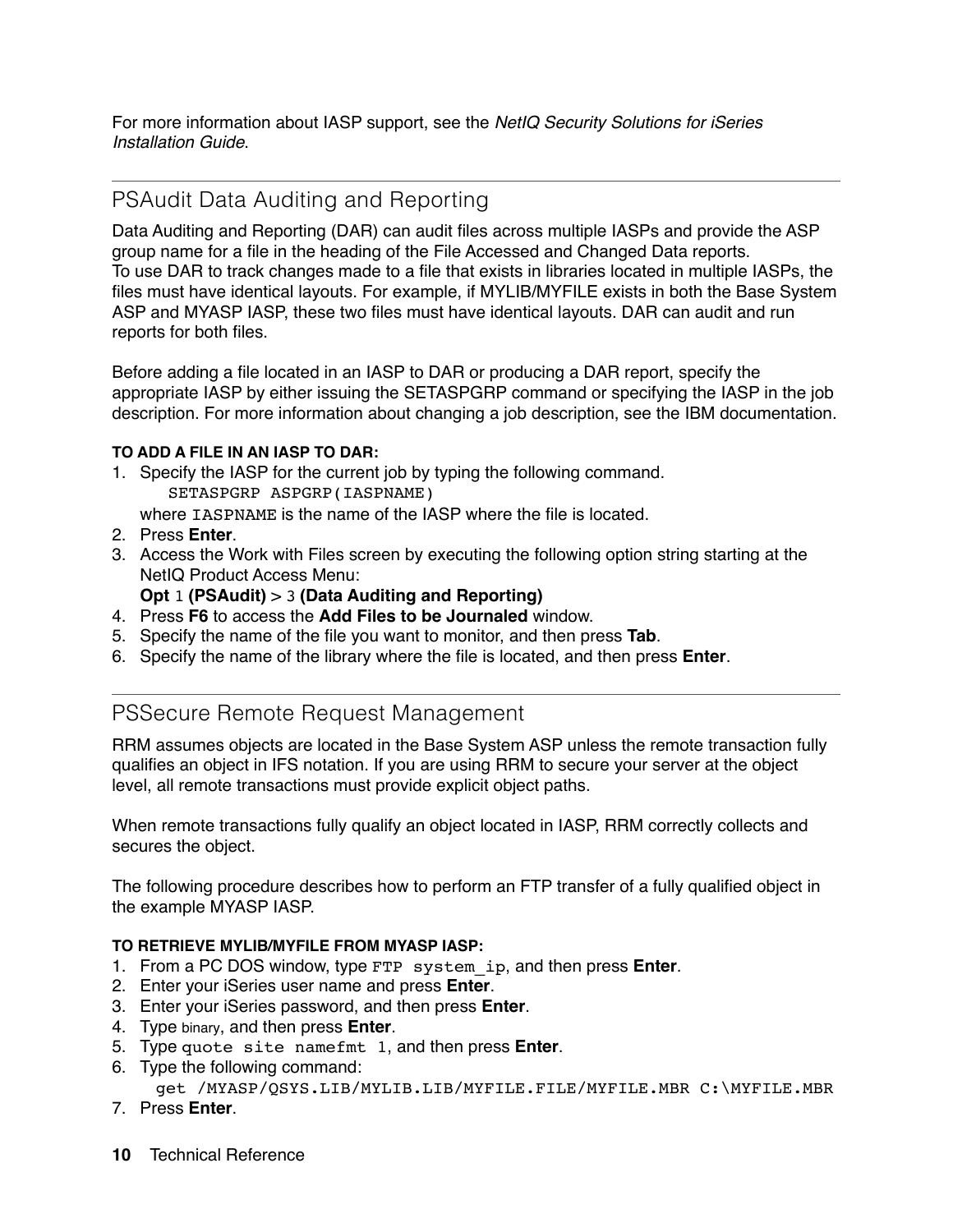- 8. Type quit, and then press **Enter**.
- 9. On your iSeries server, access the Work With Collected Entries screen by executing the following option string starting at the NetIQ Product Access Menu: **Opt** 2 **(PSSecure) >** 3 **(Remote Request Management) >** 2 **(Work with Collected Entries)**
- 10. Type 10 (Object) in the **Op** field to the left of the FTP SEND entry, and then press **Enter** to display the object path.

RRM displays the collected object path in the following format: /MYASP/QSYS.LIB/MYLIB.LIB/MYFILE.FILE/MYFILE.MBR where

MYASP specifies the name of your IASP. MYLIB.LIB specifies the name of the library where the document is located on your IASP. MYFILE.FILE specifies the name of the file located on your IASP. MYFILE.MBR specifies the name of the member contained in the file located on your IASP

#### PSSecure Object Authority Management

You can use Object Authority Management (OAM) with any object located in the Base System ASP or in the OAM job's IASP. To use OAM with objects in different IASPs, you must either issue the SETASPGRP command or specify the IASP in the job's description. For more information about changing a job description, see the IBM documentation.

The following procedure describes how to set authority for the example MYLIB/MYFILE based on MYTEMPLATE using the SETASPGRP command.

#### **TO SET AUTHORITY BASED UPON AN OAM TEMPLATE:**

- 1. To specify the IASP for the current job, type the following command, and then press **Enter**: SETASPGRP ASPGRP(IASPNAME) where IASPNAME is the name of the IASP where the file is located.
- 2. To set the authority of the file, type the following command, and then press **Enter**: PSSECURE/STROAMAPI TEMPLATE(MYTEMPLATE) LIB(MYLIB) OBJ(MYFILE) TYPE(\*FILE) CMPLFLG(\*YES)

#### PSSecure Secure File Editor

You can use Secure File Editor (SFE) with any file located in the Base System ASP or in the SFE job's IASP. To use SFE with files in different IASPs, you must either issue the SETASPGRP command or specify the IASP in the job's description. For more information about changing a job description, see the IBM documentation.

The following procedure describes how to edit the example MYLIB/ MYFILE, which is located in the MYASP and MYOTHASP IASPs.

#### **TO EDIT A FILE LOCATED IN A LIBRARY WITHIN TWO IASPS:**

1. To specify MYASP IASP for the current job, type the following command, and then press **Enter**:

```
SETASPGRP ASPGRP(MYASP)
```
**11** Technical Reference